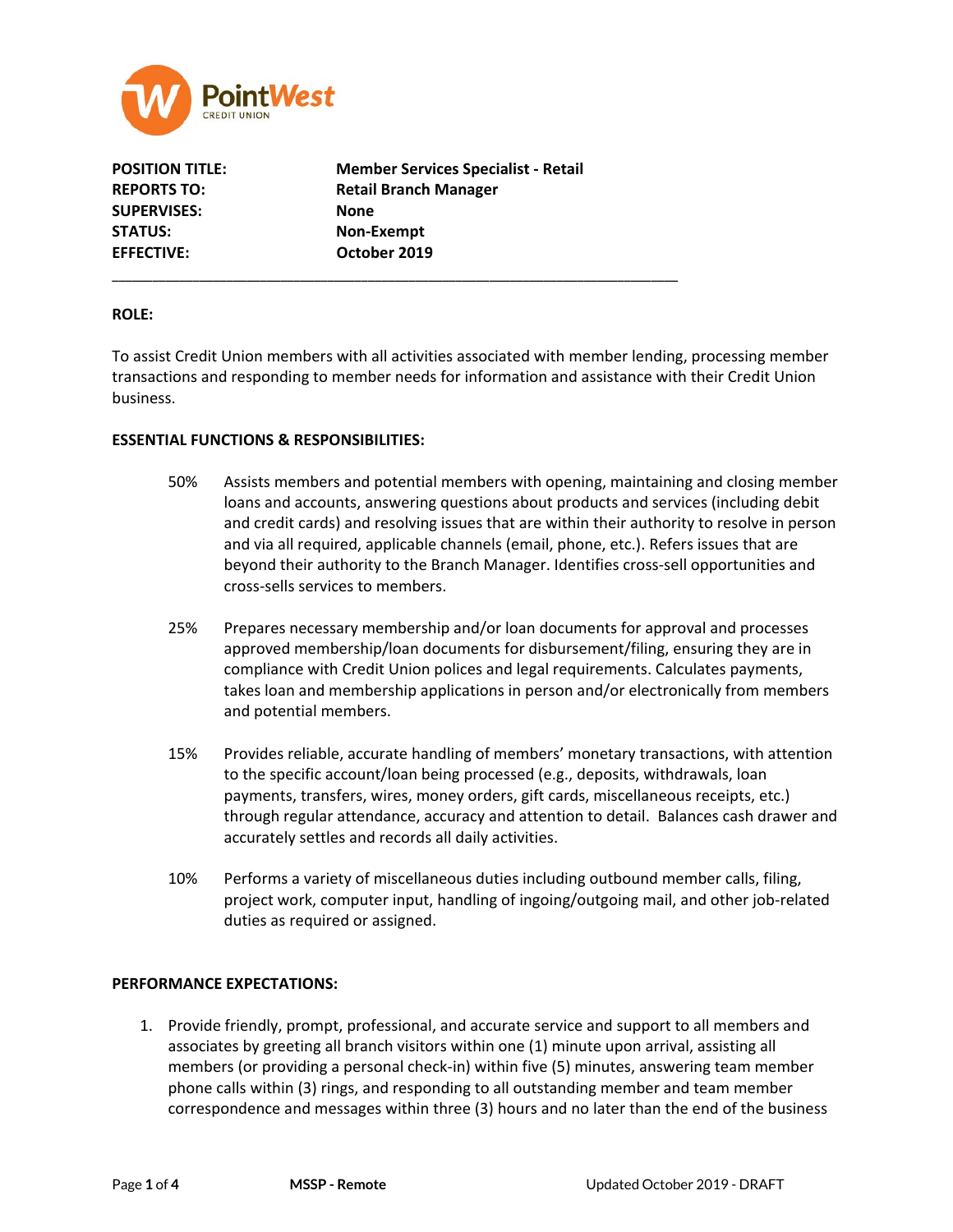

day.

- 2. Troubleshoot and resolve member and internal inquiries in a timely, friendly and accurate manner.
- 3. Accurately post and appropriately document transactions, having minimal unresolved posting errors.
- 4. Develop and maintain knowledge of all relevant Credit Union policies, procedures and guidelines to ensure compliance with all applicable regulations, including current lending policies and procedures.
- 5. Deliver loan decisions to members the same business day whenever possible and no later than within one (1) business day of receipt of a complete application.
- 6. Cross sell loan protection insurance on at least 25% of all eligible loans.
- 7. Ensure all paperwork related to new/current member accounts and/or member loans is processed and completed in compliance with relevant regulations and with minimal unresolved errors.
- 8. Meet or exceed assigned loan volumes goals to maximize member financial wellness and assist the Credit Union in achieving its required operational projections.
- 9. Successfully recommend a new product or service to 25% of all members interacted with daily.

# **KNOWLEDGE & SKILLS:**

Experience: Two (2) years of similar or related experience.

Education: A high school education or GED.

Interpersonal Skills: A significant level of trust and diplomacy is required, in addition to normal courtesy and tact. Work involves extensive personal contact with others and/or is usually of a personal or sensitive nature. Work may involve motivating or influencing others. Outside contacts become important and fostering sound relationships with other entities (companies and/or individuals) becomes necessary.

Other Skills: Able to operate a ten-key calculator, typewriter, and computer keyboard.

Managerial Responsibility: Has no supervisory/managerial responsibilities.

# **PROBLEM SOLVING:**

Independent Judgement: Specific standards and operating procedures provide some options and latitude for independent decision and action. Decisions are usually limited to choosing between two or three known options. There is minimal room for discretion. Decisions normally take the form of recommendations (limited decision-making authority).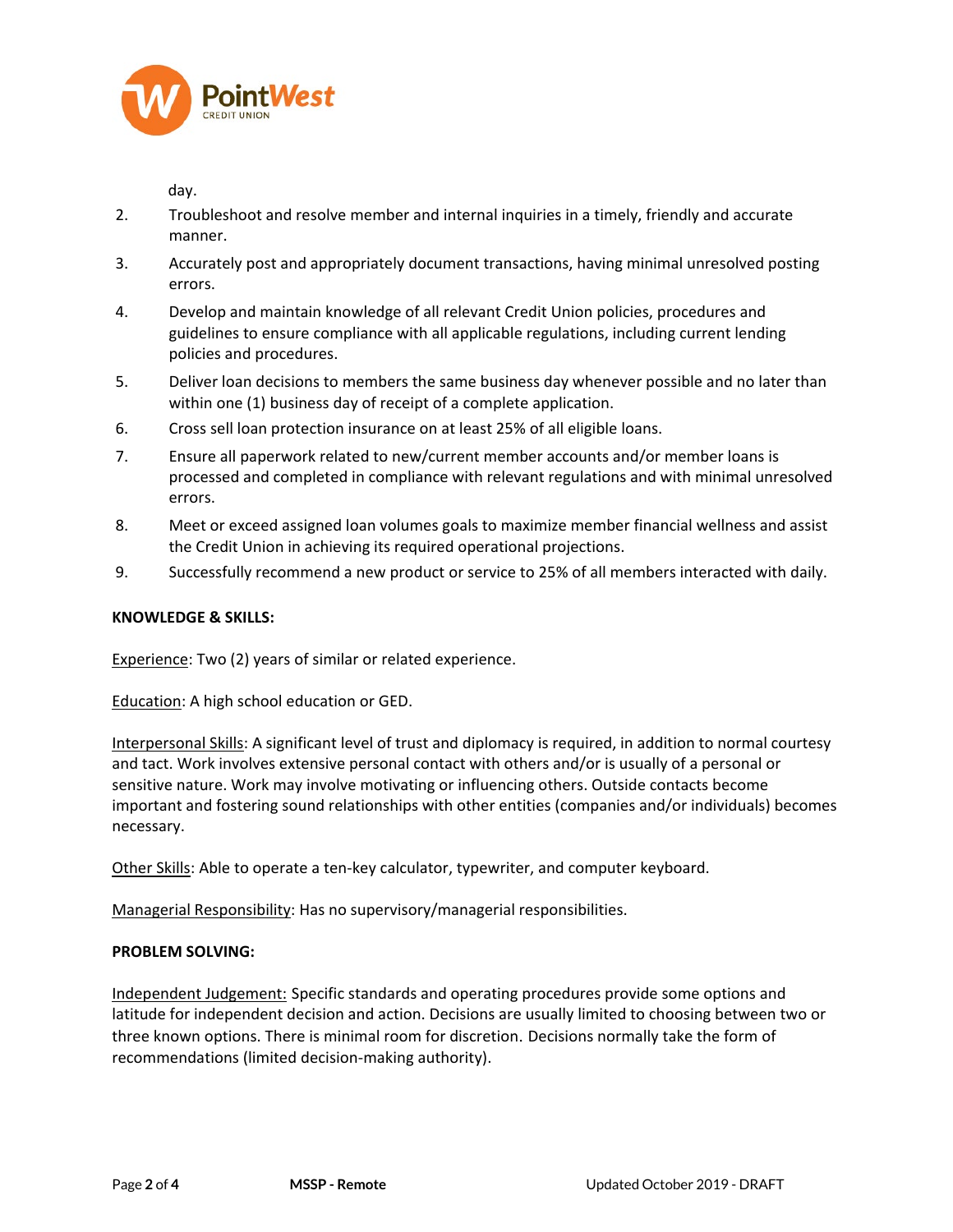

Mental Process: Problems encountered are relatively simple in nature, requiring some analysis or research to determine the best solution from a limited number of prescribed options.

## **ACCOUNTABILITY:**

Organizational Impact: Has little or no noticeable authority to make decisions that could impact overall organizational goals and/or objectives. The impact would generally have an effect on the service or product which an individual member would receive. Does not have budgetary responsibilities and is not authorized to make decisions that would commit or jeopardize company assets.

Organizational Restraint: Limited supervision and inspection of work. Errors can be difficult to detect and resolve and/or the consequences of potential errors can be of significance.

#### **PHYSICAL/MENTAL DEMANDS:**

(Physical demands)

- **EXECONTERGHTM** Continuous sitting for extended period when performing duties.
- **•** Occasional standing and walking.
- **•** Occasional lifting up to 35 lbs. (office supplies).
- Occasional bending, squatting, or reaching at ground level.
- **Frequent use of hands in repetitive tasks such as simple grasping, twisting/turning of wrists;** finger dexterity.
- **Continuous speaking and hearing for interaction with staff, members, and outside contacts.**
- **Continuous ability to see close and at a distance.**

(Mental demands)

- **Continuous interaction with others, repetitive work, attention to detail, ability to solve complex** problems, alertness, precision, concentration, accuracy, thoroughness, and memory demands.
- Occasional fast-paced work
- **Figuent deadlines, flexibility, performing basic and complex numeric calculations, writing,** reading, comparing, analyzing, judgment, reasoning, patience and negotiating.

#### **WORKING CONDITIONS:**

- **Continuous operation of office equipment.**
- Normal 40-hour workweek, with occasional overtime (when approved by a manager).
- Exposed to a potentially hazardous condition, i.e. robbery. Receives detailed instructions and procedures to be followed to minimize the risk.

The physical/mental demands and work environment characteristics described above are representative of those that must be met by an employee to successfully perform the essential functions of this job. Reasonable accommodations may be made to enable individuals with disabilities to perform the essential functions.